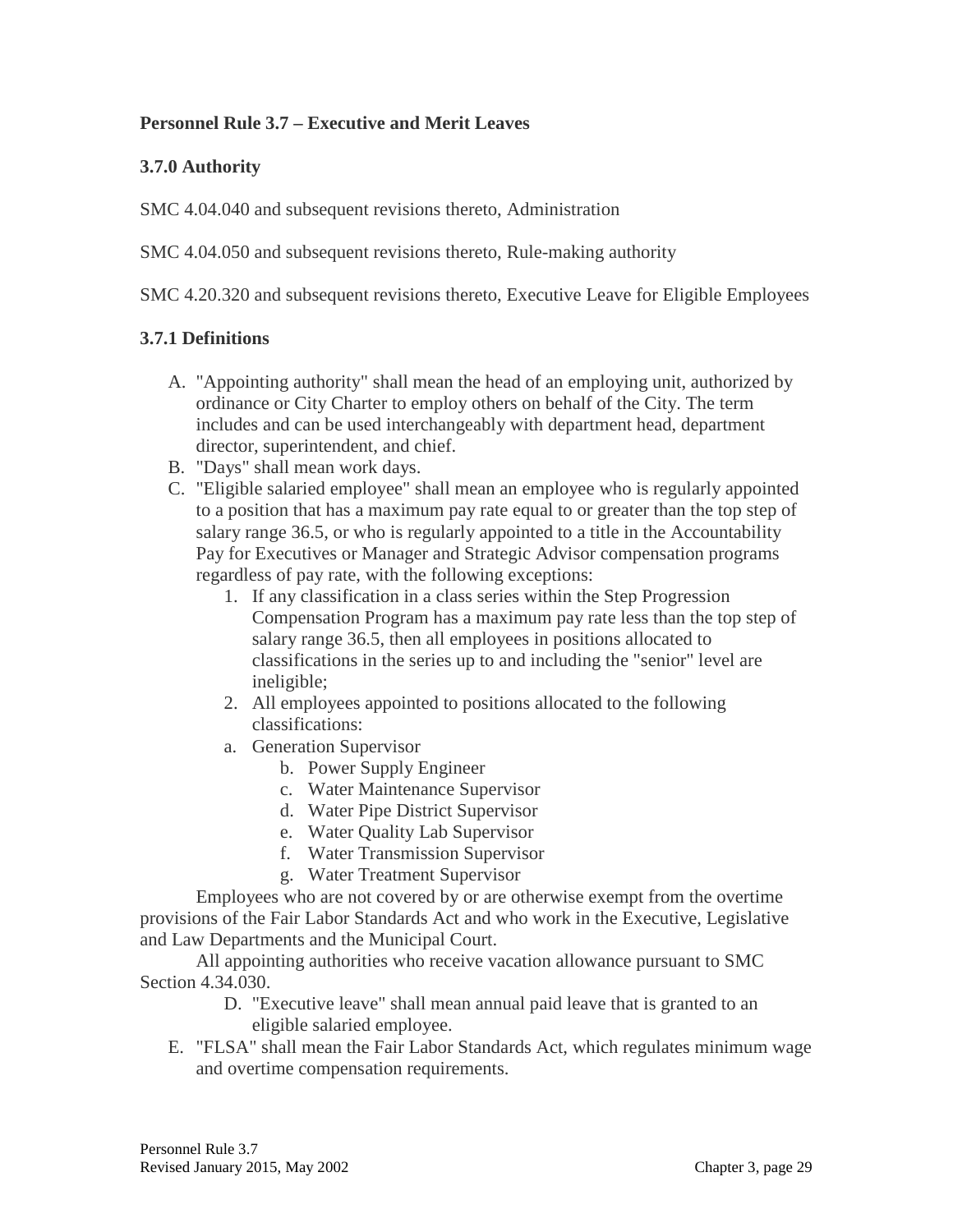- F. "Hourly employee" shall mean an employee who is compensated on an hourly basis for each hour of work performed, including time worked beyond 40 hours in a workweek.
- G. "Merit leave" shall mean annual paid leave that is awarded to an eligible salaried employee in recognition of his or her exceptional job performance.
- H. "Regularly appointed employee" shall mean an employee who has an exempt, probationary or regular appointment to a position of City employment.

# **3.7.2 Application of this Rul**e

- A. This Rule applies to eligible salaried employees.
- B. This Rule does not apply to employees who are represented under the terms of a collective bargaining agreement.
- C. This Rule does not apply to individuals who are employed under the terms of a grant that includes compensation provisions that conflict with this Rule.
- D. This Rule does not apply to individuals hired by the City on a temporary, intermittent or seasonal basis, or for a work schedule of fewer than 20 hours per week, nor does it apply to individuals hired under contract to the City.
- E. Appointing authorities may establish written policies and procedures for the implementation and administration of this Rule to facilitate the management of the personnel system within their employing units, provided that such procedures do not conflict with the provisions of this Rule.

# **3.7.3 Executive Leave**

- A. Eligible salaried employees shall receive 4 days, the equivalent of 32 hours, of paid executive leave annually. Executive leave is prorated for an employee who becomes eligible following the first full pay period in January, at the rate of 1 day of executive leave for each calendar quarter that the employee is in an eligible title during the first full pay period of the quarter.
- B. Executive leave must be used in increments of not less than 1 day. Executive leave cannot be cashed out or carried over from year to year.
- C. Eligible salaried employees who work part-time schedules shall receive executive leave days proportionate to their work schedules and must use executive leave in increments that are equivalent in length to their normal work days.

## **3.7.4 Merit Leave**

- A. The appointing authority may award eligible salaried employees a maximum of 6 days of paid merit leave annually in recognition of exceptional job performance. An eligible salaried employee may be granted up to the full 6 days of merit leave regardless of his or her length of service in an eligible position.
- B. Merit leave shall be awarded in December in recognition of the current year's performance. Eligible salaried employees may use the current year's award beginning in January of the year following the year for which the merit leave was awarded.